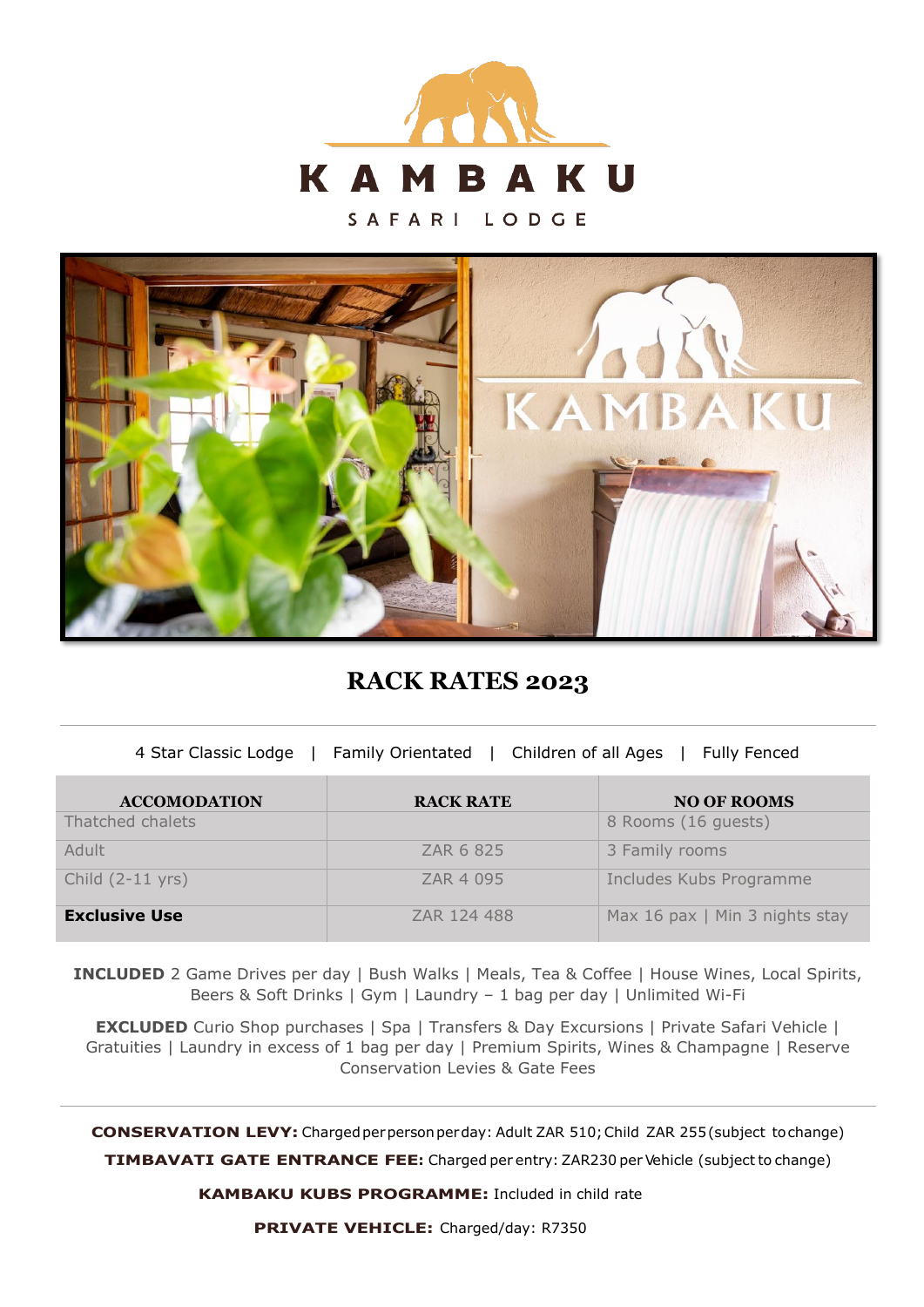

RIVER SANDS



**RACK RATES 2023**

| 5 star Lodge   Luxury Air-Con Suites   Children 12 and over   Unfenced |  |
|------------------------------------------------------------------------|--|

| <b>ACCOMODATION</b>        | <b>RACK RATE</b> | <b>NO OF ROOMS</b>             |
|----------------------------|------------------|--------------------------------|
| Thatched chalets           |                  | 8 Rooms (16 guests)            |
| Adult                      | ZAR 10 700       | No Family rooms                |
| Child $(2-11 \text{ yrs})$ | N/A              |                                |
| <b>Exclusive Use</b>       | ZAR 163 230      | Max 16 pax   Min 3 nights stay |

**INCLUDED** 2 Game Drives per day | Bush Walks | Meals, Tea & Coffee | House Wines, Local Spirits, Beers & Soft Drinks | Gym | Laundry – 1 bag per day | Unlimited Wi-Fi

**EXCLUDED** Curio Shop purchases | Spa | Transfers & Day Excursions | Private Safari Vehicle | Gratuities | Laundry in excess of 1 bag per day | Premium Spirits, Cellar Wines & Champagnes | Cigarettes & Cigars | Reserve Conservation levies & Gate Fees

**CONSERVATION LEVY:** Charged per person perday: Adult ZAR 510; Child ZAR 255 (subject to change)

**TIMBAVATI GATE ENTRANCE FEE:** Charged per entry: ZAR230 per Vehicle (subject to change)

**PRIVATE VEHICLE:** Charged/day: R9100

**WEDDINGS:** POR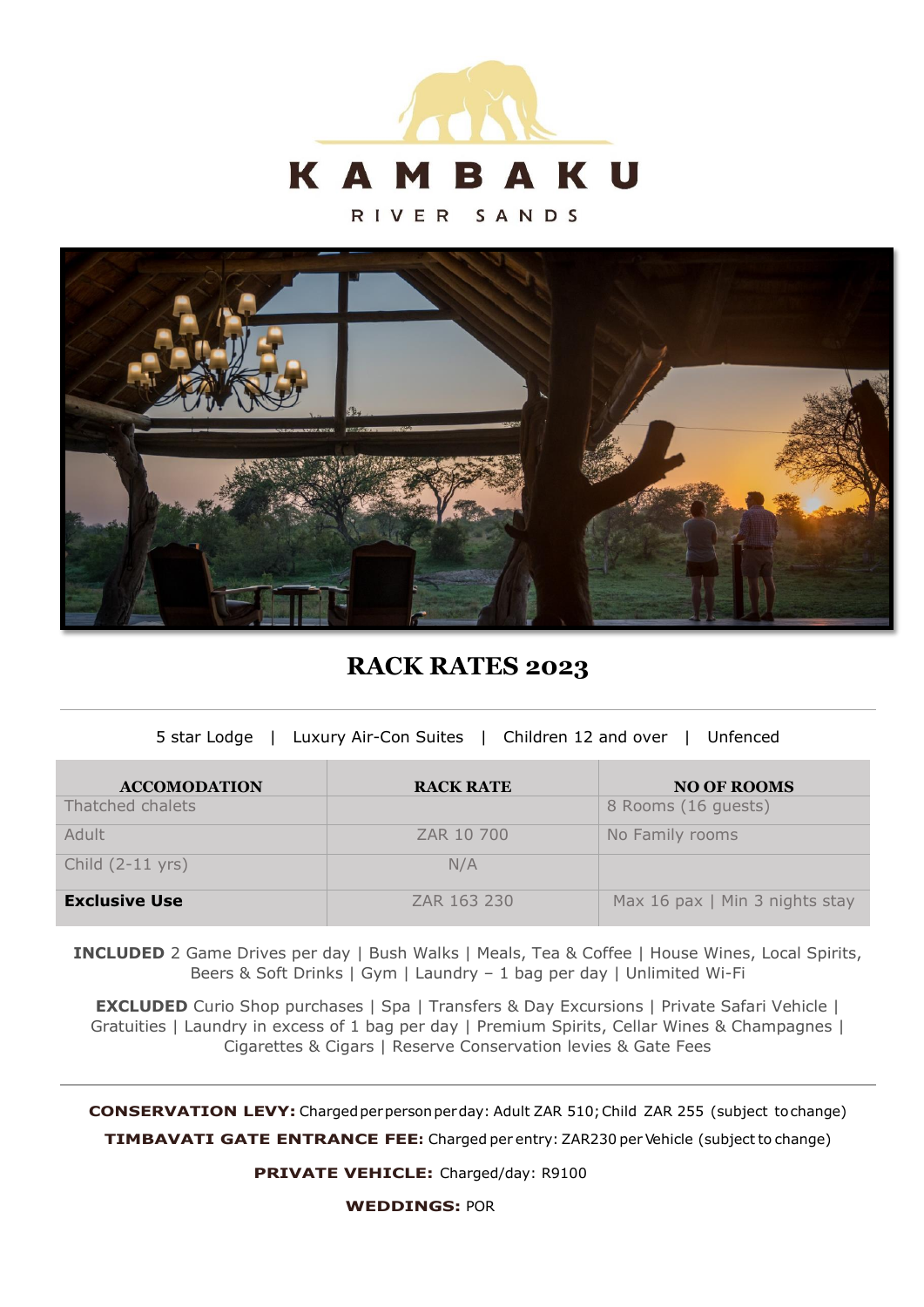

#### SEA A T



# **RACK RATES 2023**

# 5 Star Boutique Hotel | Heart of the Garden Route | Children of all Ages | Family Orientated |

# Magnificent Views | Close to all major Tourist Attractions

| <b>ACCOMODATION B &amp; B</b>          | <b>HIGH SEASON RATE</b><br>JAN 2023 - MAR 2023 | <b>LOW SEASON RATE</b><br>APR 2023 - SEPT 2023 | <b>HIGH SEASON RATE</b><br>OCT 2023 - DEC 2023 | <b>ROOMS</b>                       |
|----------------------------------------|------------------------------------------------|------------------------------------------------|------------------------------------------------|------------------------------------|
| <b>Premier Suite</b>                   | ZAR 1775                                       | ZAR 1495                                       | ZAR 1910                                       | 3 Rooms                            |
| Classic Suite                          | ZAR 1480                                       | ZAR 1290                                       | ZAR 1590                                       | 2 Rooms                            |
| <b>EXCLUSIVE USE</b><br><b>B&amp;B</b> | ZAR 15 480                                     | ZAR 12 685                                     | ZAR16 450                                      | Max 10 pax<br>Min 3 nights<br>stay |

**CHILD RATES:** 0-2 yrs free of charge | 2-10 yrs at 60% of adult

**INCLUDED** Continental & English Breakfast | Tea & Coffee | Wi-Fi & DSTV

**EXCLUDED** Curio Shop purchases | All Drinks | Transfers & Day Excursions | Laundry | Gratuities | All Activities | Dinner charged at R 650 per person